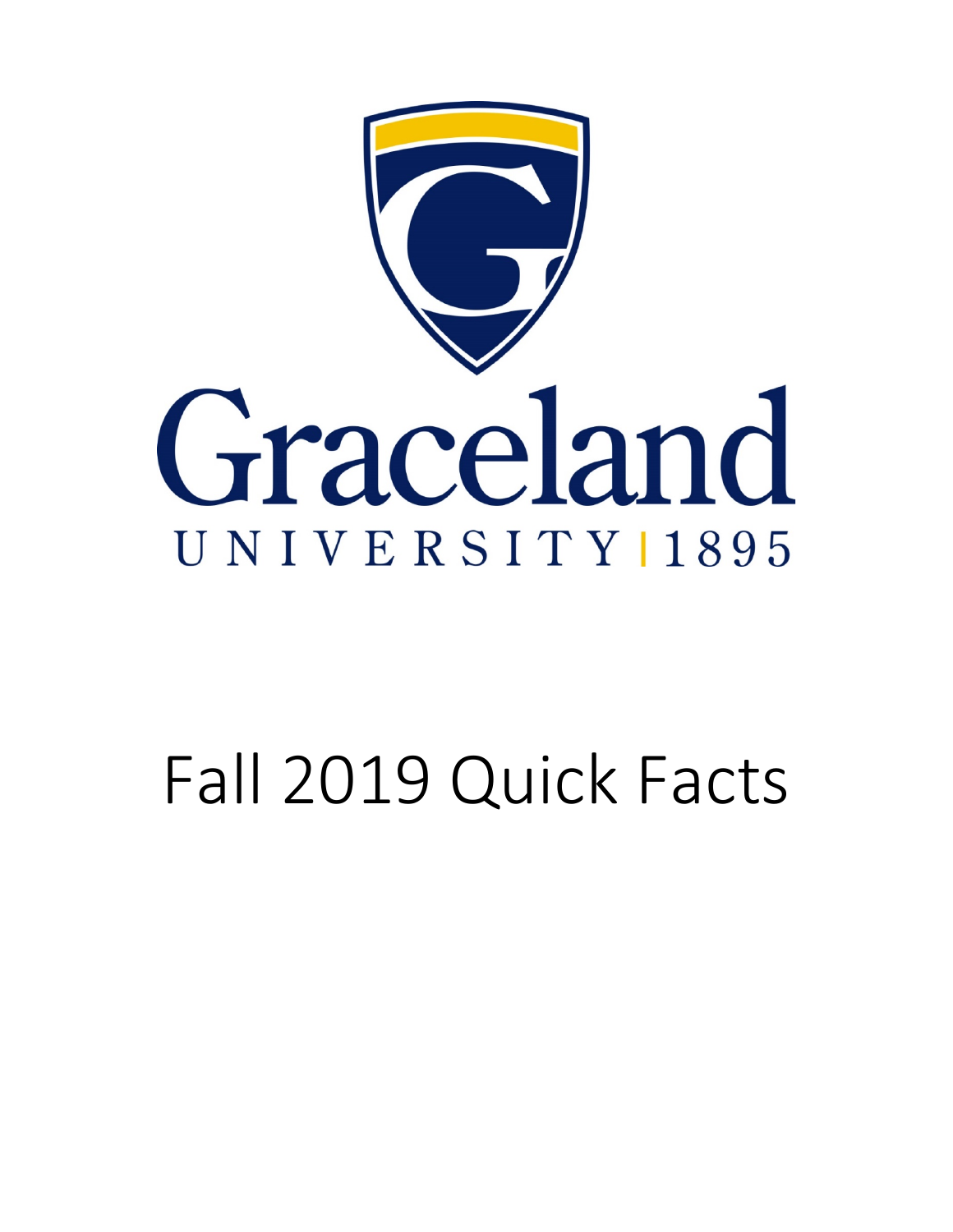### About Graceland University

Founded in 1895, a private, four-year Liberal Arts University located in Lamoni, Iowa and features state-of-the-art performing arts. Graceland University's main, residential campus is located in Lamoni, Iowa, about an hour south of Des Moines, spanning 170 acres in the rolling hills of Southern Iowa. [\(Interactive Campus Map\)](https://map.concept3d.com/?id=1071#!ct/24474,22500,22499,22498,20940,20937,0,24946,22510,22512)

- Mascot: Yellowjackets "STING"
- Colors: Gold and Blue
- Newspaper: [The Tower](http://gracelandtower.com/)
- Yearbook: *[Acacia](https://www.graceland.edu/campus-life/acacia)*
- Alumni Magazine: *[Horizons](https://www.graceland.edu/alumni/horizons)*
- Radio Station: KBUZ [\(Listen Here\)](http://www.graceland.edu/campus-life/kbuz-radio)
- Heart of America Athletic Conference (HEART)
- National Association of Intercollegiate Athletics (NAIA)

The Independence, Missouri campus was built in 1998 and offers online and residential programs in our School of Nursing, the Gleazer School of Education, the C.H. Sandage School of Business and the Community of Christ Seminary. Graceland began offering distance learning opportunities starting in 1988. The Center for Graduate and Continuing Studies administers these programs.

### VISION

Graceland University will become a recognized educational leader, inspiring and empowering persons for transformational service and leadership.

### MISSION

Graceland creates learning communities where students develop their potential for meaningful and productive lives.

### VALUES

Graceland values learning, wholeness, and community. Graceland encourages the development of these values for the enrichment of lives and the betterment of the world.

### • **Learning**

We believe in the lifelong process of the open and free pursuit of truth.

### • **Wholeness**

We believe that the development of the intellectual, physical, social and spiritual dimensions of all persons is necessary for healthy and fulfilling lives.

### • **Community**

We appreciate and welcome diversity and, as an institution sponsored by Community of Christ, believe in the inherent worth of all persons expressed through relationships built on the foundation of unconditional love and acceptance.

Learn more at our public website [www.graceland.edu.](http://www.graceland.edu/)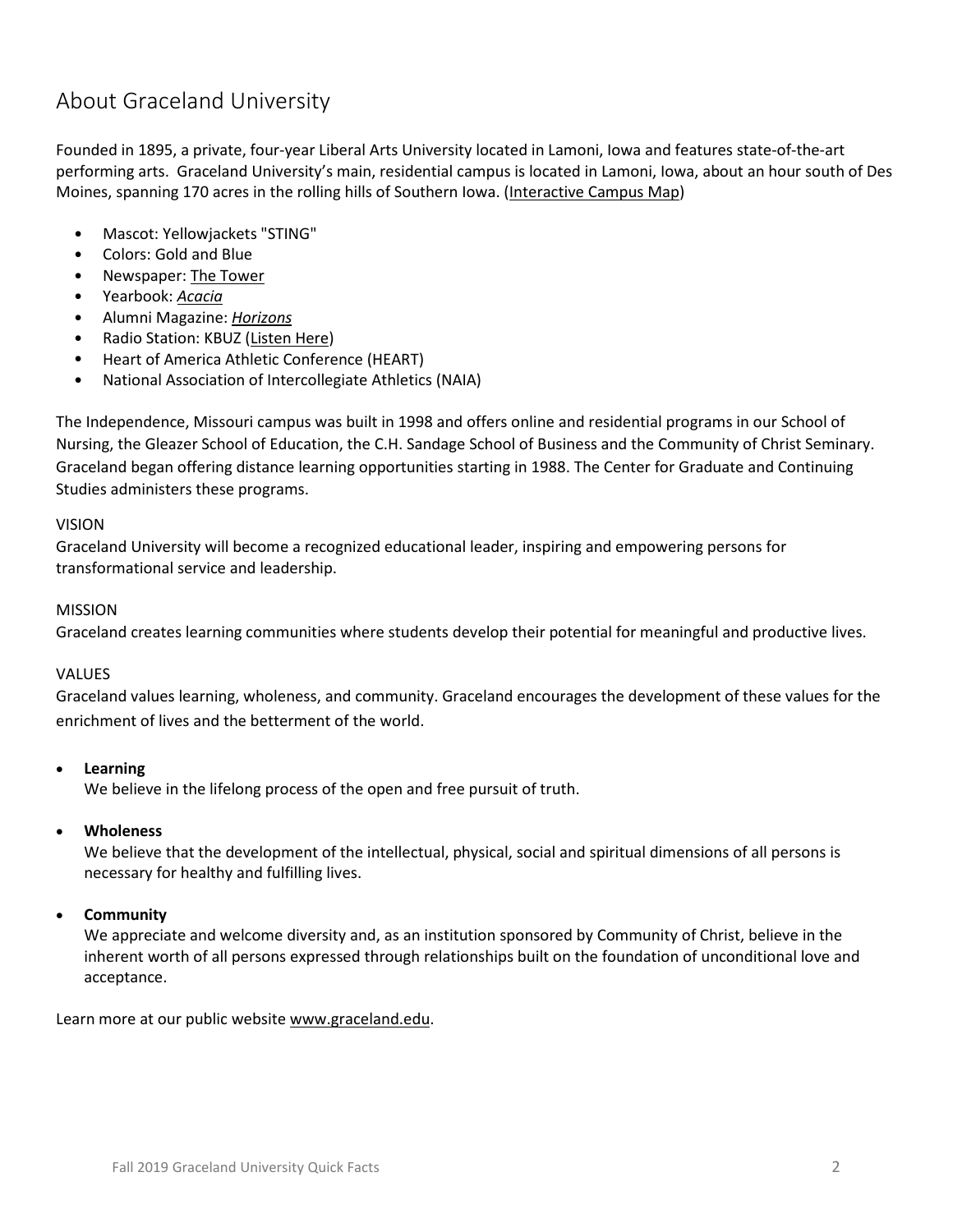# Accreditation and Approval

#### **GRACELAND UNIVERSITY**

| <b>ACCREDITED</b><br><b>HIGHER</b> | Graceland has been accredited by the Higher Learning Commission (HLC),<br>https://www.hlcommission.org/, since 1920. Graceland's accreditation was most recently reaffirmed in<br>2017 and the next reaffirmation is scheduled for 2027. |
|------------------------------------|------------------------------------------------------------------------------------------------------------------------------------------------------------------------------------------------------------------------------------------|
| <b>LEARNING</b>                    | To obtain an official copy of Graceland University's HLC Accreditation details, go to:                                                                                                                                                   |
| <b>COMMISSION</b>                  | http://hlcommission.org/component/directory/?Action=ShowBasic&Itemid=&instid=1233⟨=en.                                                                                                                                                   |

#### **GRACELAND'S ONLINE PROGRAMS**



Graceland's online programs have been approved by the **State of Iowa** to participate in the **National Council for State Authorization Reciprocity Agreements (NC-SARA),** <http://nc-sara.org/>

NC-SARA is a voluntary, regional approach to state oversight of postsecondary distance education and Graceland has been a member since February 2016. Membership requires annual renewal which takes place each February.

### **GRACELAND'S EDUCATION PROGRAMS**



Graceland's teacher undergraduate education program is approved by the **Iowa Department of Education (IDOE),** 

[https://educateiowa.gov/sites/files/ed/documents/Directory%20Ed%20Prep%20Jan%202017.pdf.](https://educateiowa.gov/sites/files/ed/documents/Directory%20Ed%20Prep%20Jan%202017.pdf)

IDOE approval was most recently renewed on November 16, 2016 after an April 2016 review. It expires in 2022-2023 when Graceland will participate in an onsite renewal evaluation.

#### The baccalaureate degree in nursing, master's degree in nursing, and Doctor of Nursing Practice are accredited by the Commission on Collegiate Nursing Education (CCNE), 655 K Street, NW, Suite 750, Washington, DC 20036, (202) 463-6930. [https://directory.ccnecommunity.org/reports/rptAccreditedPrograms\\_New.asp?state=MO&sFullName=Mi](https://directory.ccnecommunity.org/reports/rptAccreditedPrograms_New.asp?state=MO&sFullName=Missouri&sProgramType=2) **ACCREDITEI** [ssouri&sProgramType=2.](https://directory.ccnecommunity.org/reports/rptAccreditedPrograms_New.asp?state=MO&sFullName=Missouri&sProgramType=2) Iowa Board The *master's and doctoral degrees* in nursing have full approval status with the **Iowa State Board of Nursing**[. https://nursing.iowa.gov/program/graceland-university-bsn.](https://nursing.iowa.gov/program/graceland-university-bsn) of Nursing The *baccalaureate degree* in nursing has full approval status with the **Iowa Board of Nursing** and the Missouri Board **Missouri State Board of Nursing,** <http://pr.mo.gov/boards/nursing/passrates.pdf> of Nursing **School of Nursing Accreditation and State Approval Dates**

#### **GRACELAND'S NURSING PROGRAMS**

| School of Nursing Accreditation and State Approval Dates |               |                    |                 |                        |                         |                            |  |  |  |
|----------------------------------------------------------|---------------|--------------------|-----------------|------------------------|-------------------------|----------------------------|--|--|--|
| Approval Body                                            | Degree        | Since              | Renewed         | <b>Expiration Date</b> | Last on-site evaluation | Next on-site<br>evaluation |  |  |  |
| Commission on Collegiate                                 | Baccalaureate | September 25, 1999 | March 18, 2019  | December 31, 2029      | March 18, 2019          | Spring 2029                |  |  |  |
| Nursing Education                                        | Masters       | September 25, 1999 | March 10, 2014  | December 31, 2024      | March 2014              | Spring 2024                |  |  |  |
| (CCNE)                                                   | Doctorate     | May 22, 2013       | October 2, 2017 | June 30, 2028          | October 2, 2017         | <b>Fall 2027</b>           |  |  |  |
| lowa Board of Nursing                                    | Baccalaureate | 1990               | January 9, 2019 | January 9, 2025        | April 2019              | April 2024                 |  |  |  |
|                                                          | Masters       | 1990               | January 9, 2019 | January 9, 2025        | April 2018              | April 2024                 |  |  |  |
|                                                          | Doctorate     | 1990               | January 9, 2019 | January 9, 2025        | April 2018              | April 2024                 |  |  |  |
| Missouri Board of Nursing                                | Baccalaureate | 1971               | 2017            | 2021                   | November 14, 2016       | 2021                       |  |  |  |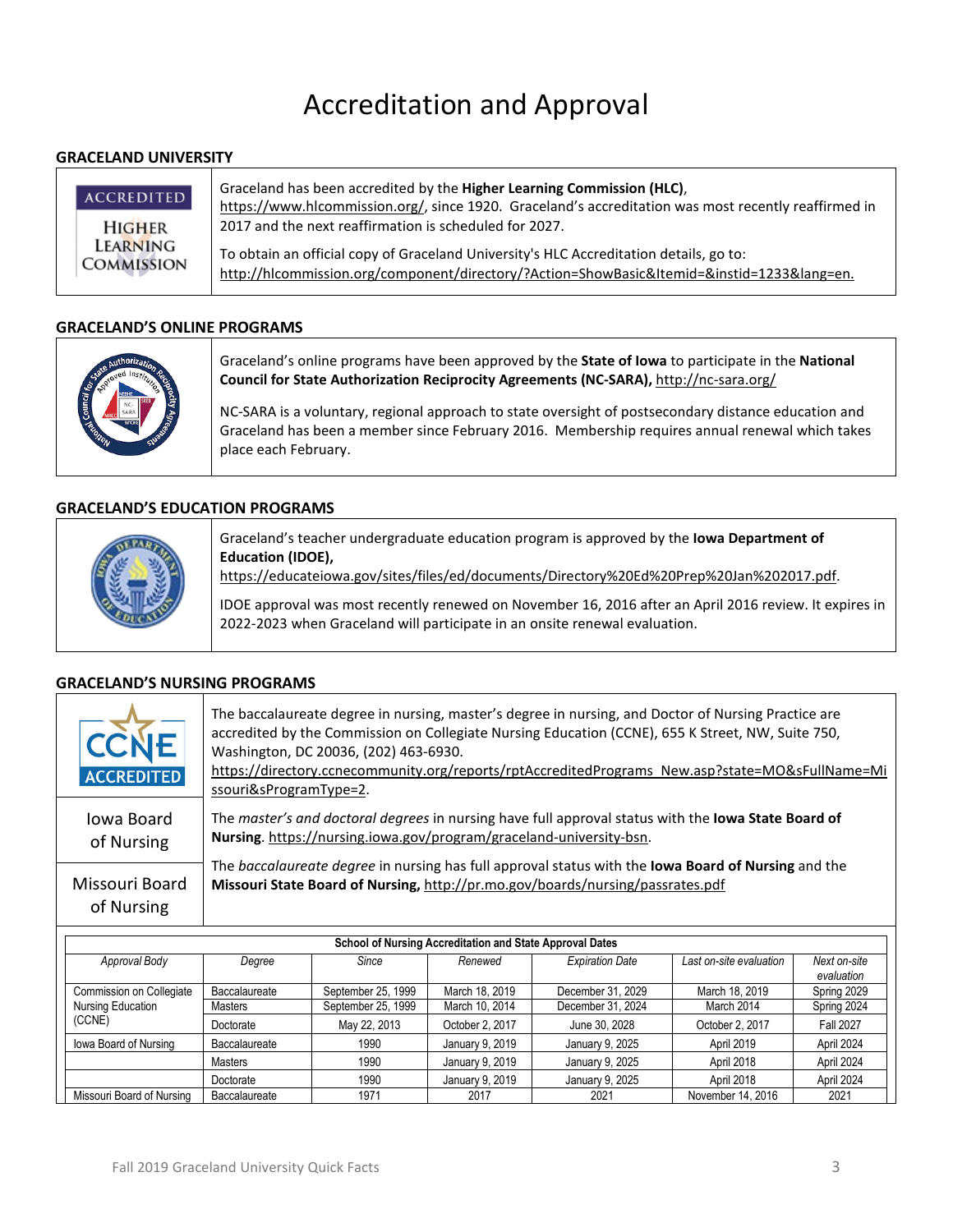# Enrollment

The information below breaks down the number of undergraduate and graduate students for the University. This breakdown includes students who are new to Graceland, have stopped out but returned, and those who are continuing from the previous year. Enrollment for the Lamoni campus **does not** include Accelerated College Education (ACE).

|                                           |                                   |                                | <b>Full-Time</b>                     |                   |                                      | <b>Part-Time</b>                  |                                |                                      |                   |                                      |                       |
|-------------------------------------------|-----------------------------------|--------------------------------|--------------------------------------|-------------------|--------------------------------------|-----------------------------------|--------------------------------|--------------------------------------|-------------------|--------------------------------------|-----------------------|
| Program                                   | First-<br>Time,<br>First-<br>Year | <b>New</b><br><b>Transfers</b> | <b>Returning</b><br><b>Stop Outs</b> | <b>Continuing</b> | Full-<br><b>Time</b><br><b>Total</b> | First-<br>Time,<br>First-<br>Year | <b>New</b><br><b>Transfers</b> | <b>Returning</b><br><b>Stop Outs</b> | <b>Continuing</b> | Part-<br><b>Time</b><br><b>Total</b> | Grand<br><b>Total</b> |
| Lamoni                                    | 193                               | 53                             | 5                                    | 506               | 757                                  | $\mathbf 0$                       | $\overline{2}$                 | 4                                    | 11                | 17                                   | 774                   |
| School of<br><b>Nursing Online</b>        | $\mathbf 0$                       | $\mathbf{1}$                   | $\mathbf 0$                          | $\overline{2}$    | 3                                    | $\mathbf 0$                       | $\mathbf{1}$                   | $\mathbf{1}$                         | 12                | 14                                   | 17                    |
| Sandage School<br>of Business<br>Online   | $\mathbf 0$                       | $\mathbf 0$                    | $\mathbf 0$                          | 6                 | $6\phantom{1}$                       | $\mathbf 0$                       | 1                              | $\mathbf{1}$                         | $\overline{7}$    | 9                                    | 15                    |
| Independence<br>Education                 | $\mathbf 0$                       | 11                             | 8                                    | 19                | 38                                   | $\mathbf 0$                       | 3                              | 0                                    | 4                 | $\overline{7}$                       | 45                    |
| Independence<br><b>Nursing</b>            | $\mathbf 0$                       | $\mathbf{0}$                   | $\mathbf 0$                          | 90                | 90                                   | $\mathbf 0$                       | $\mathbf 0$                    | 4                                    | $\mathbf 0$       | $\overline{4}$                       | 94                    |
| <b>Nursing RN-</b><br><b>MSN Combined</b> | $\mathbf 0$                       | $\overline{2}$                 | $\mathbf 0$                          | $\overline{2}$    | $\overline{4}$                       | $\mathbf 0$                       | 4                              | $\overline{2}$                       | 17                | 23                                   | 27                    |
| Interdisciplinary<br><b>Studies</b>       | $\mathbf 0$                       | $\mathbf 0$                    | $\mathbf 0$                          | $\mathbf 0$       | $\mathbf{0}$                         | $\mathbf 0$                       | $\mathbf 0$                    | 0                                    | $\mathbf{1}$      | $\mathbf{1}$                         | $\mathbf{1}$          |
| <b>Grand Total</b>                        | 193                               | 69                             | 17                                   | 636               | 898                                  | $\mathbf{0}$                      | 11                             | 8                                    | 56                | 75                                   | 973                   |

### **Undergraduate**

### **Graduate**

|                                     |            | <b>Full-Time</b>                     |                   |                                      | <b>Part-Time</b> |                                      |                   |                                      |                              |
|-------------------------------------|------------|--------------------------------------|-------------------|--------------------------------------|------------------|--------------------------------------|-------------------|--------------------------------------|------------------------------|
|                                     | <b>New</b> | <b>Returning</b><br><b>Stop-Outs</b> | <b>Continuing</b> | Full-<br><b>Time</b><br><b>Total</b> | <b>New</b>       | <b>Returning</b><br><b>Stop-Outs</b> | <b>Continuing</b> | Part-<br><b>Time</b><br><b>Total</b> | <b>Grand</b><br><b>Total</b> |
| Master of Nursing                   |            |                                      |                   |                                      |                  |                                      |                   |                                      |                              |
| (MSN) Combined<br>(RN-MSN)          | 0          | $\mathbf{1}$                         | 39                | 40                                   | 0                | 1                                    | 27                | 28                                   | 68                           |
| <b>Master of Nursing</b><br>(MSN)   | 8          | 9                                    | 226               | 243                                  | 66               | 20                                   | 218               | 304                                  | 547                          |
| Doctor of Nursing<br>Practice (DNP) | 1          | $\mathbf{1}$                         | 3                 | 5                                    | $\mathbf{1}$     | $\overline{2}$                       | 10                | 13                                   | 18                           |
| Master of Education<br>(MED)        | 0          | 1                                    | 14                | 15                                   | 0                | 0                                    | 15                | 15                                   | 30                           |
| Master of Arts in<br>Religion (MAR) | 7          | 4                                    | 0                 | 11                                   | 4                | $\overline{2}$                       | 22                | 28                                   | 39                           |
| <b>Grand Total</b>                  | 16         | 16                                   | 282               | 314                                  | 71               | 25                                   | 292               | 388                                  | 702                          |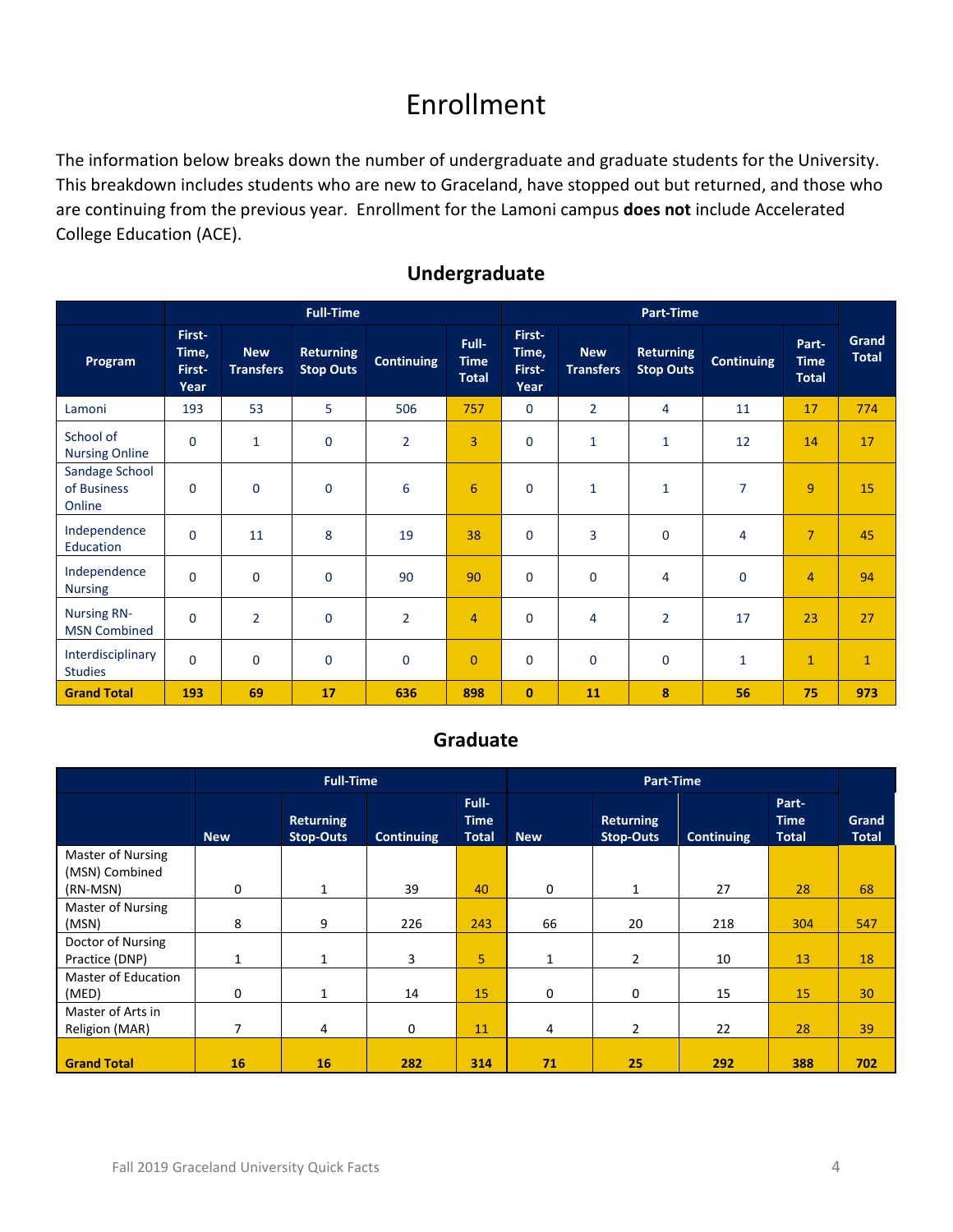## Incoming Undergraduate Class Trends

The information below reflects enrollment and admission criteria trends of the incoming undergraduate class for the past seven fall semesters on the Lamoni campus. The totals include both full-time and part-time students who are new from high school and new transfer students. These totals **do not** include students in the ACE.



| <b>Average Admissions Criteria Trends</b> |                          |      |            |                   |  |  |  |  |  |
|-------------------------------------------|--------------------------|------|------------|-------------------|--|--|--|--|--|
| Year                                      | <b>ACT</b><br><b>SAT</b> |      | <b>GPA</b> | <b>Class Rank</b> |  |  |  |  |  |
| 2013-14                                   | 21                       | 933  | 3.16       | 57                |  |  |  |  |  |
| 2014-15                                   | 20                       | 883  | 3.08       | 55                |  |  |  |  |  |
| 2015-16                                   | 21                       | 868  | 3.22       | 59                |  |  |  |  |  |
| 2016-17                                   | 21                       | 908  | 3.23       | 59                |  |  |  |  |  |
| 2017-18                                   | 21                       | 1002 | 3.23       | 56                |  |  |  |  |  |
| 2018-19                                   | 21                       | 1029 | 3.28       | 58                |  |  |  |  |  |
| 2019-20                                   | 21                       | 1017 | 3.36       | 51                |  |  |  |  |  |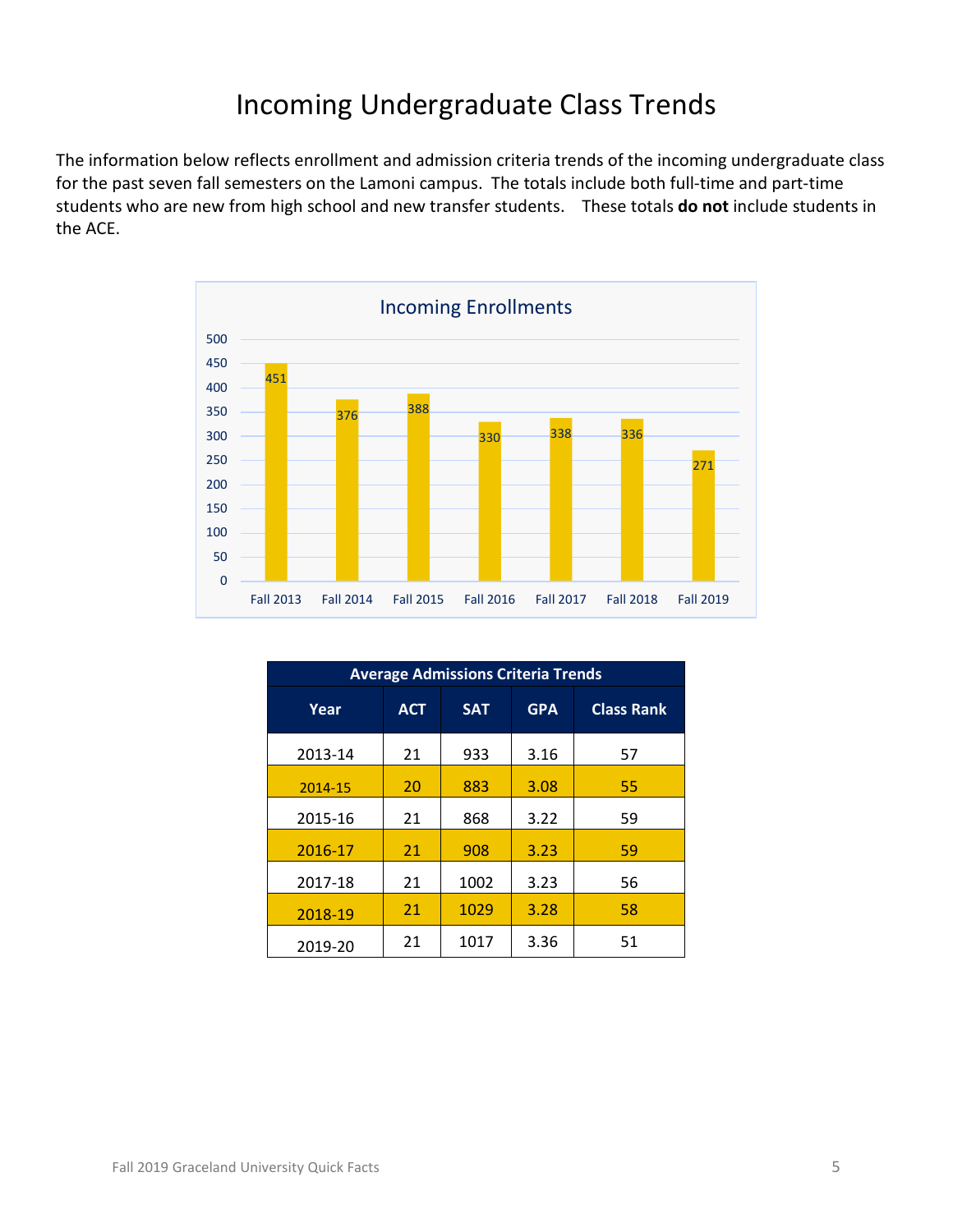# Enrollment

These charts show the University's total enrollment by Full Time Equivalency (FTE). Calculating FTE includes the full-time equivalent of the part-time students. This calculation is required for many state and federal reporting purposes. The totals **include** ACE. It is worth noting that the number of ACE students at the University decreased significantly starting with the 2017-18 academic year.



| Undergraduate Full-Time Equivalent Enrollment                                            |                |                                                 |              |                |                             |                |              |  |
|------------------------------------------------------------------------------------------|----------------|-------------------------------------------------|--------------|----------------|-----------------------------|----------------|--------------|--|
|                                                                                          | 2013-14        | 2014-15                                         | 2015-16      | 2016-17        | 2017-18                     | 2018-19        | 2019-20      |  |
| Lamoni                                                                                   | 1039           | 1026                                            | 1003         | 950            | 910                         | 873            | 763          |  |
| <b>ACE</b>                                                                               | 36             | 51                                              | 49           | 41             | 52                          | 14             | 17           |  |
| <b>Total Lamoni &amp; ACE</b>                                                            | 1075           | 1077                                            | 1053         | 990            | 961                         | 887            | 780          |  |
| <b>Center for Graduate and Continuing Studies (CGCS)</b>                                 |                |                                                 |              |                |                             |                |              |  |
| <b>School of Nursing Online</b>                                                          | 60             | 56                                              | 63           | 80             | 69                          | 53             | 31           |  |
| Sandage School of Business Online                                                        | 14             | 14                                              | 19           | 18             | 16                          | 13             | 11           |  |
| Non-degree Seeking Online                                                                | $\mathbf{0}$   | 6                                               | $\Omega$     | $\overline{1}$ | $\mathbf{0}$                | $\Omega$       | $\Omega$     |  |
| <b>Independence Education</b>                                                            | 101            | 94                                              | 111          | 101            | 56                          | 51             | 43           |  |
| <b>Independence Nursing</b>                                                              | 98             | 98                                              | 87           | 93             | 95                          | 89             | 92           |  |
| Liberal Studies/Interdisciplinary Studies                                                | $\mathbf{0}$   | $\mathbf{0}$                                    | $\mathbf{0}$ | $\overline{2}$ | $\Omega$                    | $\mathbf{1}$   | $\mathbf{1}$ |  |
| Independence Business Admn                                                               | $\overline{7}$ | $\overline{3}$                                  |              |                | <b>Program Discontinued</b> |                |              |  |
| Centerville (IHCC)                                                                       | 24             | 17                                              | 12           |                | <b>Program Discontinued</b> |                |              |  |
| Trenton (NCMC)                                                                           | 27             | 24                                              | 23           |                | <b>Program Discontinued</b> |                |              |  |
| <b>Total Undergraduate CGCS</b>                                                          | 330            | 311                                             | 314          | 294            | 236                         | 207            | 176          |  |
| <b>Total Undergraduate</b>                                                               | 1405           | 1387                                            | 1367         | 1284           | 1197                        | 1094           | 956          |  |
| NOTE: FTE for Undergraduate Programs is determined using 12 semester hours as full-time. |                |                                                 |              |                |                             |                |              |  |
|                                                                                          |                | <b>Graduate Full-Time Equivalent Enrollment</b> |              |                |                             |                |              |  |
|                                                                                          | 2013-14        | 2014-15                                         | 2015-16      | 2016-17        | 2017-18                     | 2018-19        | 2019-20      |  |
| Doctor of Nurse Practice (DNP)                                                           | 25             | 23                                              | 16           | 20             | 23                          | 15             | 13           |  |
| <b>Master of Science in Nursing</b>                                                      | 475            | 494                                             | 466          | 493            | 555                         | 590            | 537          |  |
| <b>Master of Education (MED)</b>                                                         | 150            | 145                                             | 120          | 129            | 130                         | 92             | 24           |  |
| <b>Master of Arts in Religion (Seminary)</b>                                             | 4              | 19                                              | 18           | 20             | 34                          | 19             | 23           |  |
| <b>Non-Degree Seeking</b>                                                                | $\overline{7}$ | 22                                              | 31           | 18             | 20                          | $\overline{0}$ | $\Omega$     |  |
| <b>Total Graduate</b>                                                                    | 661            | 704                                             | 651          | 680            | 762                         | 715            | 597          |  |
| Note: FTE for Graduate Programs is determined using 5 semester hours as full-time.       |                |                                                 |              |                |                             |                |              |  |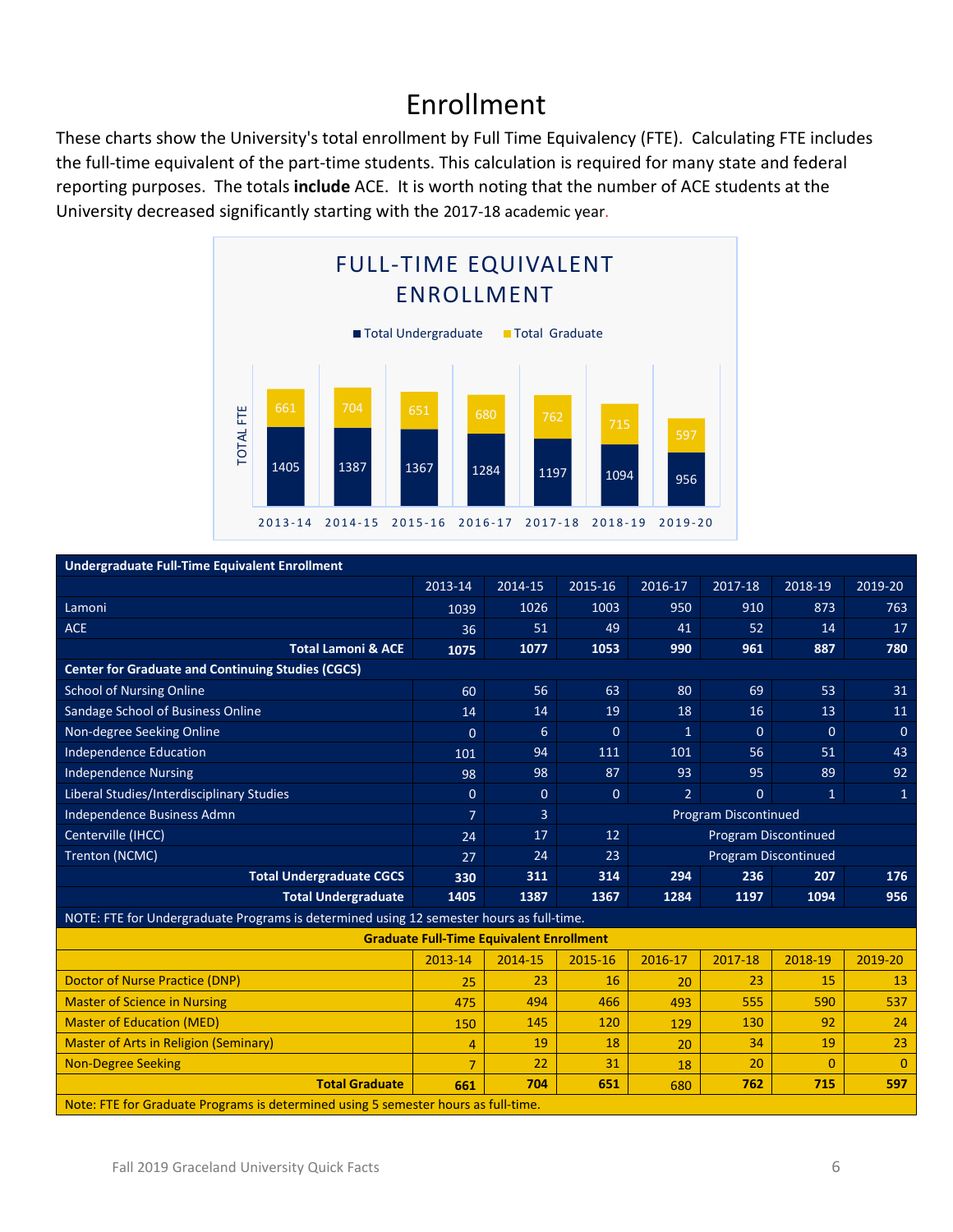# University Student Diversity

The data below includes all students enrolled at the University as of the Fall 2019 lock date. The ethnicity code can be changed by the student at any time. Non-Resident Alien is based on student visa status.

|                           | Lamoni         | Undergraduate<br>Independence | Undergraduate<br>Online | <b>Graduate Online</b> | <b>ACE</b> | Fall<br>2019<br>Total |
|---------------------------|----------------|-------------------------------|-------------------------|------------------------|------------|-----------------------|
| <b>Non-Resident Alien</b> | 55             | 1                             | 0                       |                        | 0          | 57                    |
| Hispanic                  | 94             | 8                             | 3                       | 26                     | 0          | 131                   |
| <b>American Indian</b>    | $\overline{2}$ | 1                             | $\overline{2}$          |                        | $\Omega$   | 12                    |
| Asian                     | 7              | 4                             | $\Omega$                | 16                     | 1          | 28                    |
| <b>Black</b>              | 80             | 10                            | $\Omega$                | 34                     | $\Omega$   | 124                   |
| Multi-racial              | 38             | 1                             | $\mathcal{P}$           | 19                     | $\Omega$   | 60                    |
| <b>Pacific Islander</b>   | 17             | $\Omega$                      | $\Omega$                |                        | 0          | 17                    |
| Unknown                   | 17             | 7                             | 3                       | 84                     | 58         | 169                   |
| White                     | 465            | 108                           | 49                      | 514                    | 5.         | 1140                  |
| <b>Total</b>              | 775            | 140                           | 59                      | 701                    | 64         | 1739                  |

### **University Ethnicity**

### **University Gender**



|        | Lamoni | Undergraduate<br>Independence | Undergraduate<br>Online | Graduate Online | <b>ACE</b> | Fall 2019 Total |
|--------|--------|-------------------------------|-------------------------|-----------------|------------|-----------------|
| Female | 388    | 125                           | 47                      | 594             | 26         | 1179            |
| Male   | 387    | 15                            | 12                      | 107             | 38         | 559             |
| Totals | 775    | 140                           | 59                      | 701             | 64         | 1739            |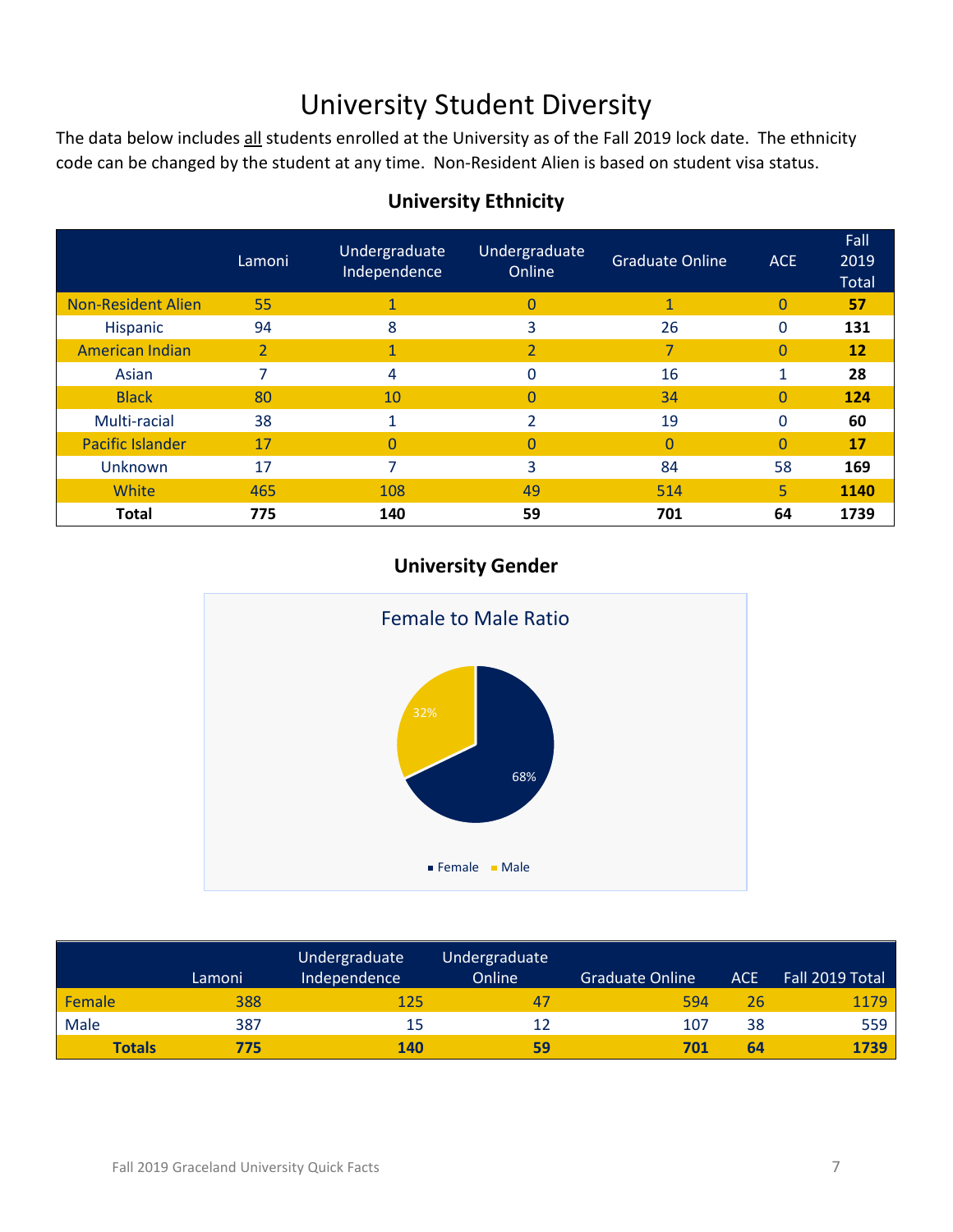### Retention

The following charts show the retention rate of full-time, new from high school student from their first year at Graceland University to their second year. These numbers are for the Lamoni Campus **only**.



| <b>Entering Cohort</b> | <b>Beginning Enrollment</b> | <b>First-to-Second Year</b><br><b>Retention Rate</b> |
|------------------------|-----------------------------|------------------------------------------------------|
| 2006 Cohort            | 251                         | 76%                                                  |
| 2007 Cohort            | 271                         | 69%                                                  |
| 2008 Cohort            | 197                         | 71%                                                  |
| 2009 Cohort            | 220                         | 70%                                                  |
| 2010 Cohort            | 220                         | 71%                                                  |
| 2011 Cohort            | 259                         | 70%                                                  |
| 2012 Cohort            | 231                         | 68%                                                  |
| 2013 Cohort            | 326                         | 60%                                                  |
| 2014 Cohort            | 282                         | 60%                                                  |
| 2015 Cohort            | 289                         | 65%                                                  |
| 2016 Cohort            | 256                         | 62%                                                  |
| 2017 Cohort            | 254                         | 59%                                                  |
| 2018 Cohort            | 267                         | 66%                                                  |
| 2019 Cohort            | 193                         |                                                      |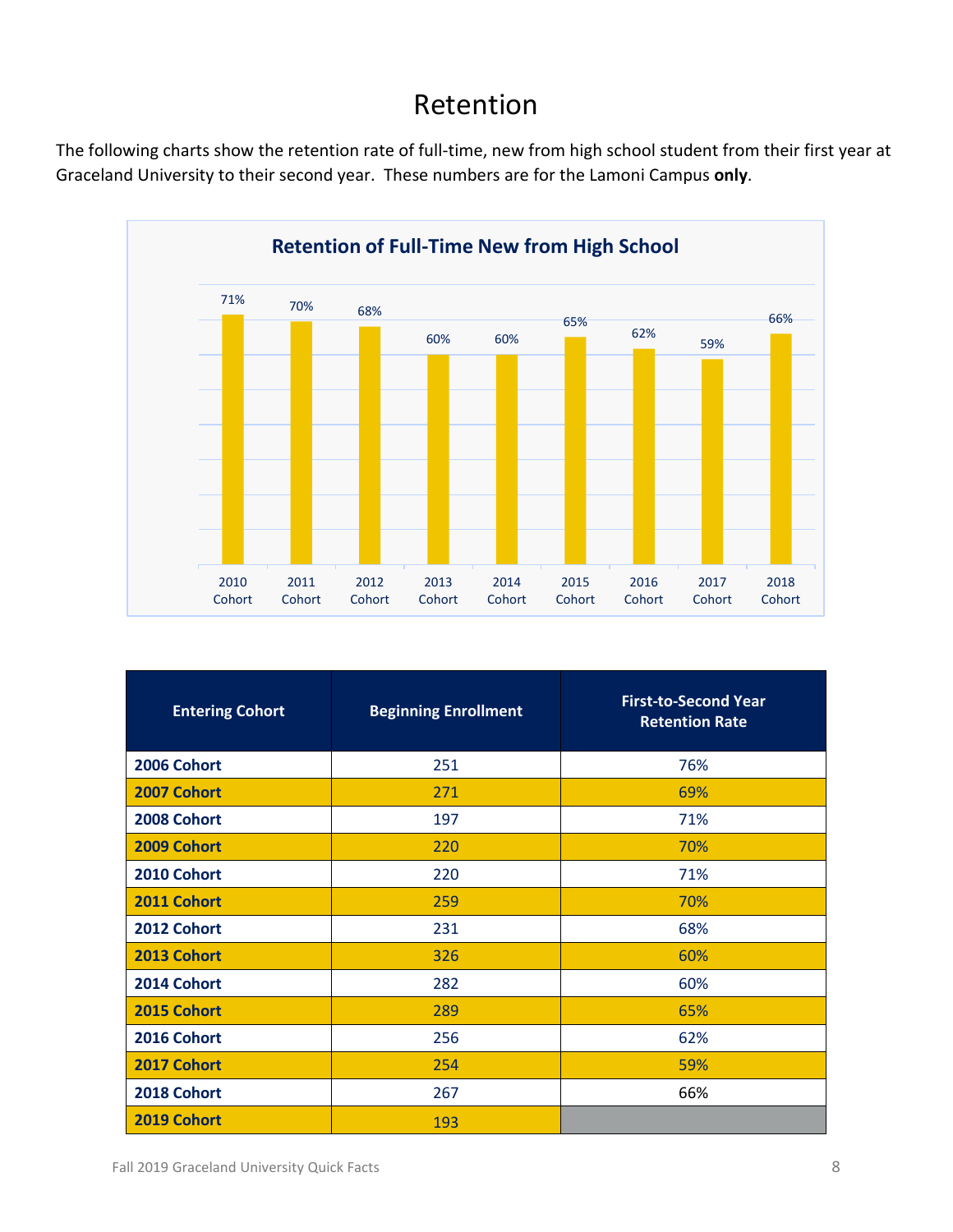### Graduation

These charts show the percentage of first-time, first-year cohorts and the percentage of those students who graduated with 4 and 6 years of starting with Graceland. These cohorts are full-time students on the Lamoni Campus **only**.



| <b>Entering Cohort</b> | <b>Beginning</b><br><b>Enrollment</b> | <b>Graduated Within 4</b><br><b>Years</b> | <b>Graduated Within 6</b><br><b>Years</b> |
|------------------------|---------------------------------------|-------------------------------------------|-------------------------------------------|
| 2006 Cohort            | 251                                   | 34%                                       | 49%                                       |
| 2007 Cohort            | 271                                   | 31%                                       | 48%                                       |
| 2008 Cohort            | 197                                   | 36%                                       | 54%                                       |
| 2009 Cohort            | 220                                   | 32%                                       | 51%                                       |
| 2010 Cohort            | 220                                   | 24%                                       | 43%                                       |
| 2011 Cohort            | 259                                   | 37%                                       | 48%                                       |
| 2012 Cohort            | 231                                   | 40%                                       | 49%                                       |
| 2013 Cohort            | 326                                   | 34%                                       | 46%                                       |
| 2014 Cohort            | 282                                   | 30%                                       |                                           |
| 2015 Cohort            | 289                                   | 39%                                       |                                           |
| 2016 Cohort            | 256                                   |                                           |                                           |
| 2017 Cohort            | 255                                   |                                           |                                           |
| 2018 Cohort            | 267                                   |                                           |                                           |
| 2019 Cohort            | 194                                   |                                           |                                           |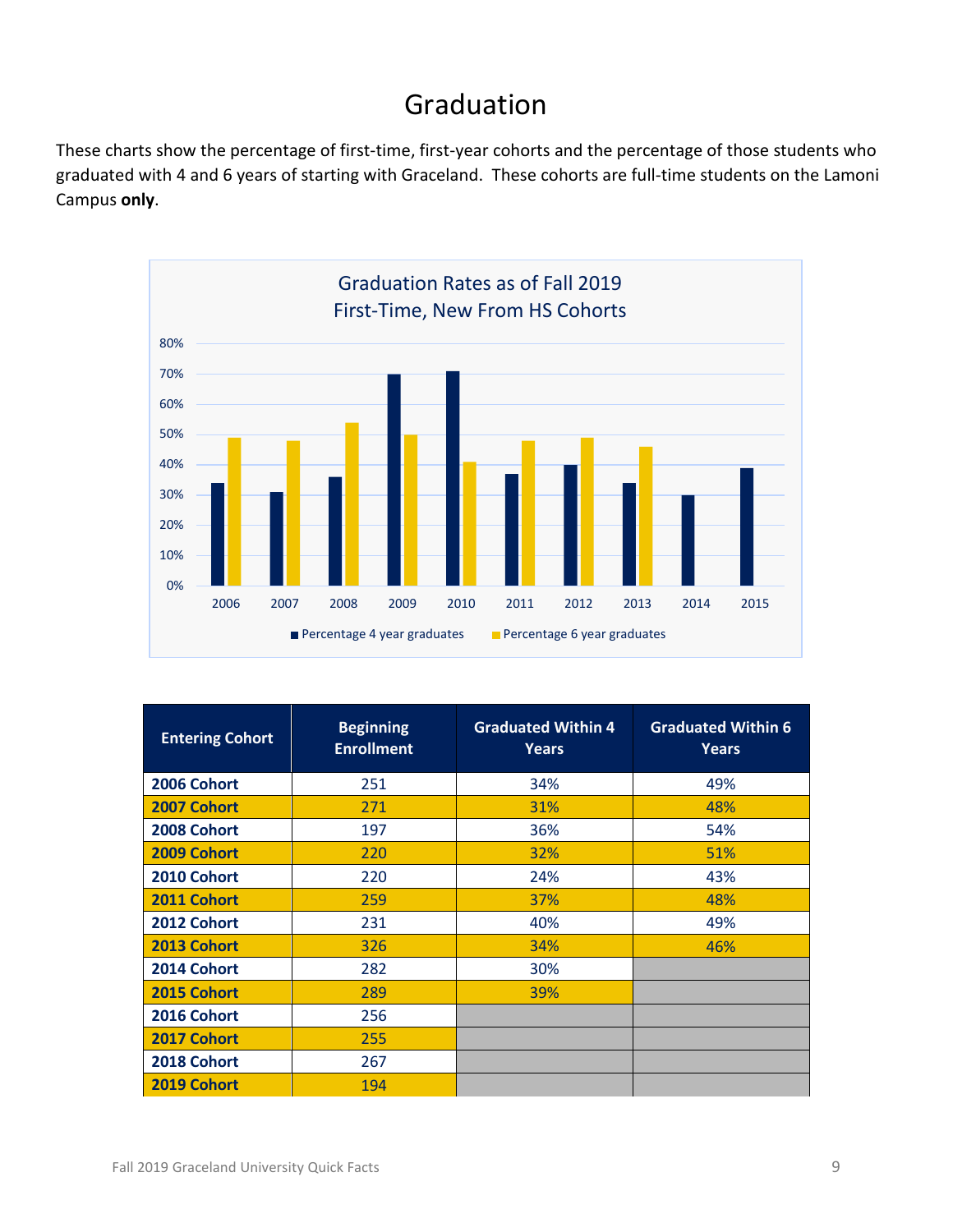# Student to Faculty Ratios

The Student to Faculty Ratios account for all full-time and part-time instructors who taught an undergraduate class in the Fall 2019 semester. This includes ACE faculty and students as well.

The ratios are calculated based on IPEDS formula requirements using the full-time equivalency (FTE) of students to the FTE of instructional staff, i.e., students divided by staff. Each FTE value is equal to the number of full-time students/faculty plus 1/3 the number of part-time students/faculty.

|         | <b>Student to Faculty Ratio Trends</b>      |                           |                                                        |  |  |  |  |  |  |  |
|---------|---------------------------------------------|---------------------------|--------------------------------------------------------|--|--|--|--|--|--|--|
| Year    | <b>All Undergraduate</b><br><b>Programs</b> | <b>Lamoni Campus Only</b> | <b>Independence and Online</b><br><b>Undergraduate</b> |  |  |  |  |  |  |  |
| 2013-14 | 15:1                                        | 14:1                      | <b>NA</b>                                              |  |  |  |  |  |  |  |
| 2014-15 | 13:1                                        | 13:1                      | <b>NA</b>                                              |  |  |  |  |  |  |  |
| 2015-16 | 15:1                                        | 15:1                      | <b>NA</b>                                              |  |  |  |  |  |  |  |
| 2016-17 | 15:1                                        | 15:1                      | <b>NA</b>                                              |  |  |  |  |  |  |  |
| 2017-18 | 17:1                                        | 16:1                      | 23:1                                                   |  |  |  |  |  |  |  |
| 2018-19 | 14:1                                        | 14:1                      | 7:1                                                    |  |  |  |  |  |  |  |
| 2019-20 | 12:1                                        | 13:1                      | 9:1                                                    |  |  |  |  |  |  |  |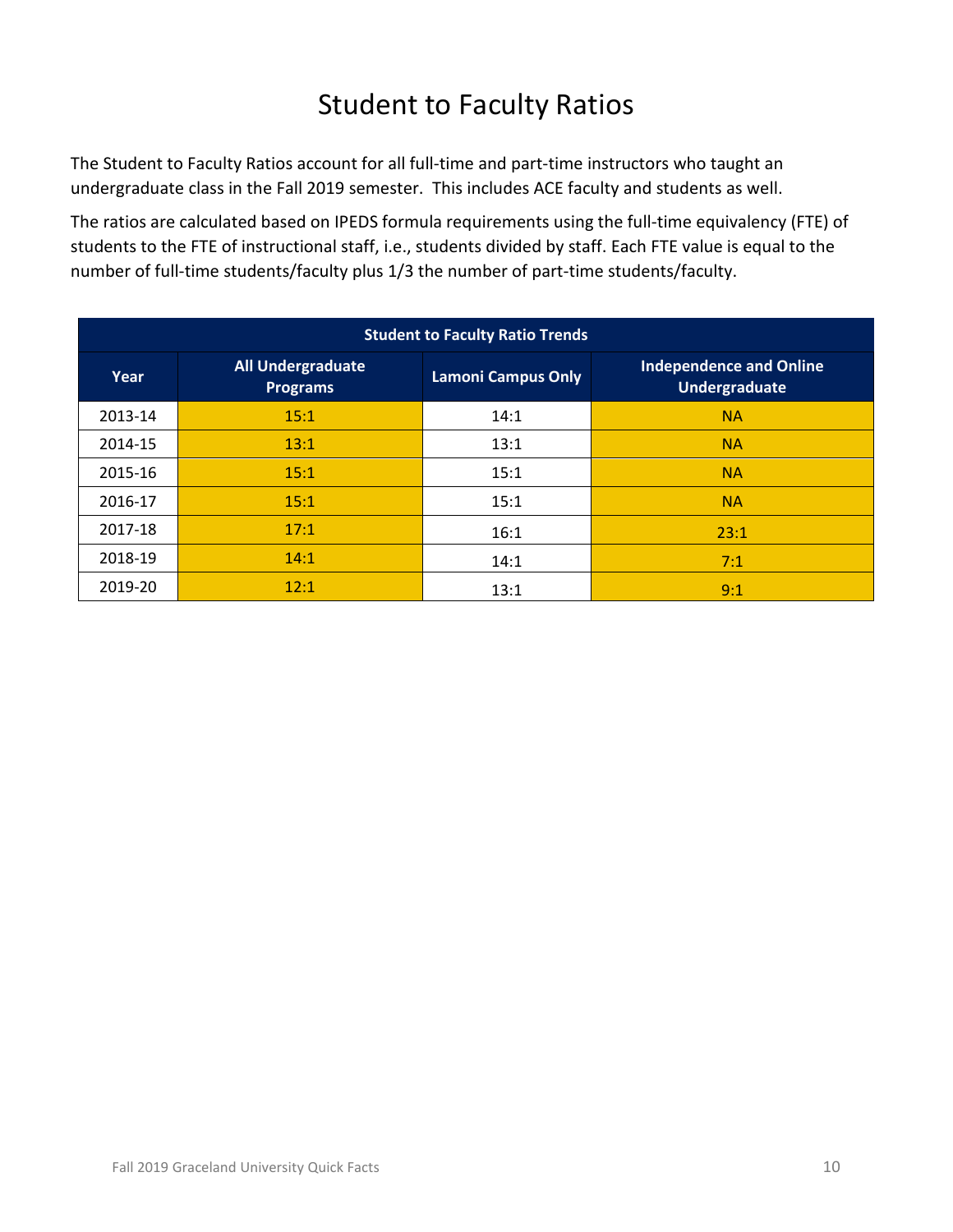# Faculty/Teaching Staff

*Full-time instructional faculty:* This report uses the American Association of University Professors (AAUP) definition of full-time instructional faculty and is defined as those members of the university staff whose major regular assignment is instruction, including those with released time for research. The information in the tables below represent all undergraduate and graduate full-time faculty who fall under the University's Faculty Personnel Policy (FPP).

Terminal degrees include all doctorates, MBA, MFA, MSW, and MLS. Source Common Data Set 2019.

| <b>Full-Time Faculty Tenure Trends</b> |                  |                |        |              |      |                     |              |                         |        |              |
|----------------------------------------|------------------|----------------|--------|--------------|------|---------------------|--------------|-------------------------|--------|--------------|
| Year                                   | <b>Full-Time</b> | <b>Tenured</b> |        |              |      | <b>Tenure Track</b> |              | <b>Non-Tenure Track</b> |        |              |
|                                        | <b>Faculty</b>   | <b>Male</b>    | Female | <b>Total</b> | Male | Female              | <b>Total</b> | <b>Male</b>             | Female | <b>Total</b> |
| 2013-14                                | 89               | 23             | 23     | 46           | 16   | 26                  | 42           | 0                       | 1      | $\mathbf{1}$ |
| 2014-15                                | 90               | 21             | 24     | 45           | 14   | 14                  | 28           | 4                       | 13     | 17           |
| 2015-16                                | 88               | 18             | 27     | 45           | 16   | 11                  | 27           | 5                       | 11     | 16           |
| 2016-17                                | 78               | 18             | 21     | 39           | 13   | 9                   | 22           | 7                       | 10     | 17           |
| 2017-18                                | 80               | 20             | 22     | 42           | 17   | 13                  | 30           | $\overline{2}$          | 6      | 8            |
| 2018-19                                | 79               | 17             | 16     | 33           | 16   | 20                  | 36           | 3                       | 7      | 10           |
| 2019-20                                | 74               | 20             | 15     | 35           | 13   | 17                  | 30           | 2                       | 7      | 9            |

### **Fall 2019 Full-Time Faculty**

| <b>Degree</b>                                                                  | <b>Male</b> | Female |
|--------------------------------------------------------------------------------|-------------|--------|
| Total number with doctorate, or other terminal degree                          | 29          | 26     |
| Total number whose highest degree is a master's but not a terminal<br>master's | 6           | 12     |
| Total number whose highest degree is a bachelor's                              | 0           |        |
| <b>Totals</b>                                                                  | 35          | 39     |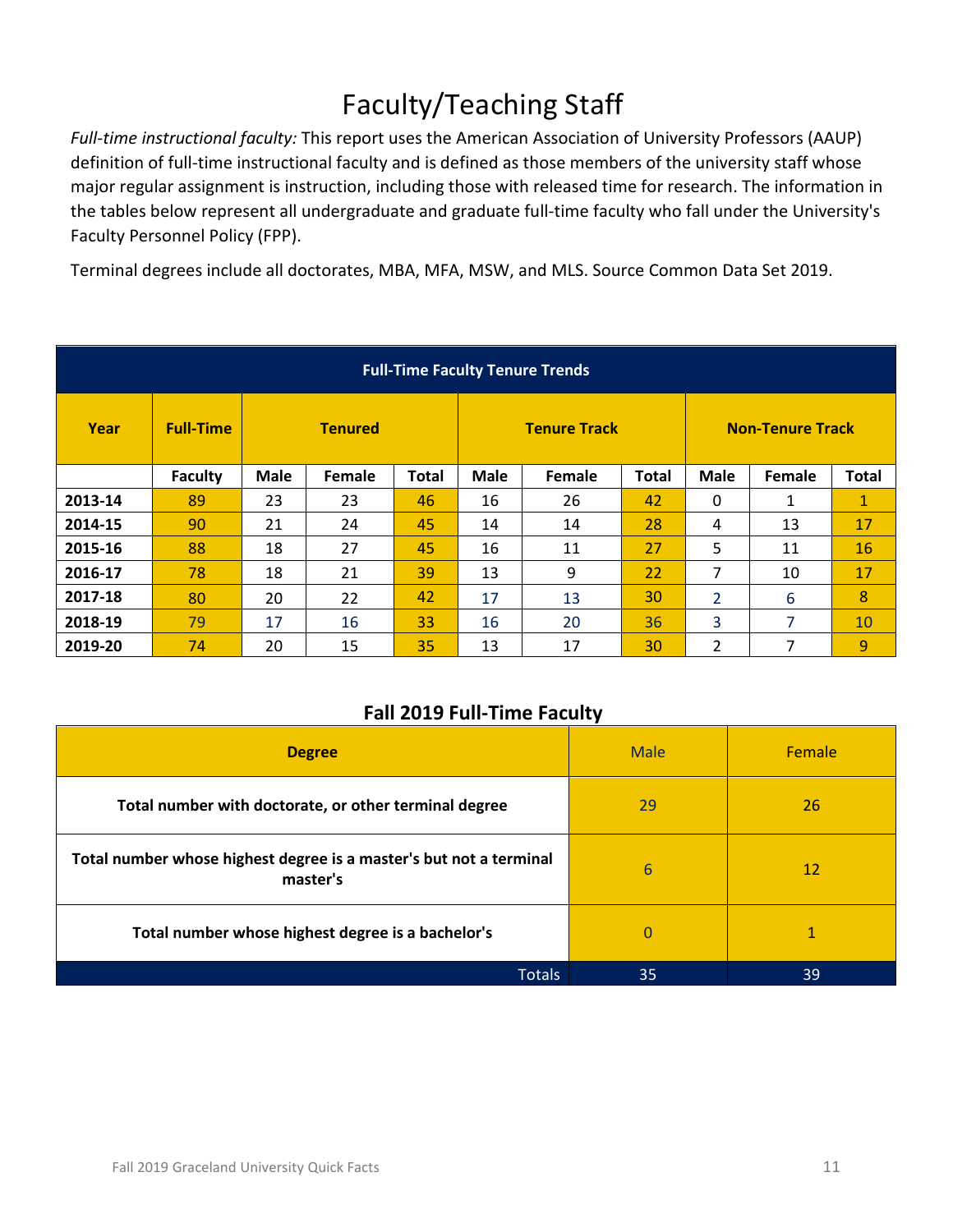### Glossary

#### Race/Ethnicity (definitions from the Common Data Set)

- **Nonresident alien:** A person who is not a citizen or national of the United States and who is in this country on a visa or temporary basis and does not have the right to remain indefinitely. (Note: A person identifying as a non-resident alien may not be counted in the other categories below. These categories are reserved for U.S. citizens or legal residents alone.)
- **Hispanic or Latino:** A person of Mexican, Puerto Rican, Cuban, South or Central American, or other Spanish culture, or origin, regardless of race. (Note: Under IPEDS and CDS guidelines, if a person identifies as Hispanic, then that person *must* be identified as Hispanic, regardless of other racial or ethnic identification.
- **American Indian or Alaska Native:** A person having origins in any of the original peoples of North and South America (including Central America) and maintaining tribal affiliation or community attachment.
- **Asian:** A person having origins in any of the original peoples of the Far East, Southeast Asia, or the Indian subcontinent, including, for example, Cambodia, China, India, Japan, Korea, Malaysia, Pakistan, the Philippine Islands, Thailand, and Vietnam.
- **Black or African American***:* A person having origins in any of the black racial groups of Africa.
- **Native Hawaiian or Other Pacific Islander:** A person having origins in any of the original peoples of Hawaii, Guam, Samoa, or other Pacific Islands.
- **White:** A person having origins in any of the original peoples of Europe, the Middle East, or North Africa.
- **Race/ethnicity unknown:** Category used to classify students or employees whose race/ethnicity is not known and whom institutions are unable to place in one of the specified racial/ethnic categories.

#### Student Categories (definitions from IPEDS)

**Adjusted cohort** (IPEDS) The result of removing any allowable exclusions from a cohort (or sub-cohort). For the Fall Enrollment component, it is the cohort for calculating retention rate; for the Graduation Rates component, this is the cohort from which graduation and transfer-out rates are calculated; and for the Outcome Measures component, these are the four cohorts (first-time, full-time; first-time, part-time; non-first-time, full-time; or non-first-time, part-time) for which outcomes rates are calculated at 4, 6, and 8 years.

*Exclusions*: deceased, permanently disabled, armed forces, foreign aid service of the federal government, or official church missions.

**Applicant** (IPEDS) An individual who has fulfilled the institution's requirements to be considered for admission (including payment or waiving of the application fee, if any) and who has been notified of one of the following actions: admission, non-admission, placement on waiting list, or application withdrawn by applicant or institution.

**Calculation of FTE students** (using fall student headcounts): The number of FTE students is calculated based on fall student headcounts as reported by the institution on the IPEDS Enrollment (EF) component (Part A). The full-time equivalent (headcount) of the institution's part-time enrollment is estimated by multiplying the factors noted below times the part-time headcount. These are then added to the full-time enrollment headcounts to obtain an FTE for all students enrolled in the fall. This formula is used to produce an FTE that is used annually in the Digest of Education Statistics.

- Part-time undergraduate enrollment
	- Public 4-year (.403543)
	- Private (not-for-profit and for-profit) 4-year (.392857)
	- Public 2-year and <2-year (.335737)
	- All other institutions (.397058)
- Part-time graduate enrollment
	- Public 4-year (.361702)
	- Private (not-for-profit and for-profit) 4-year (.382059)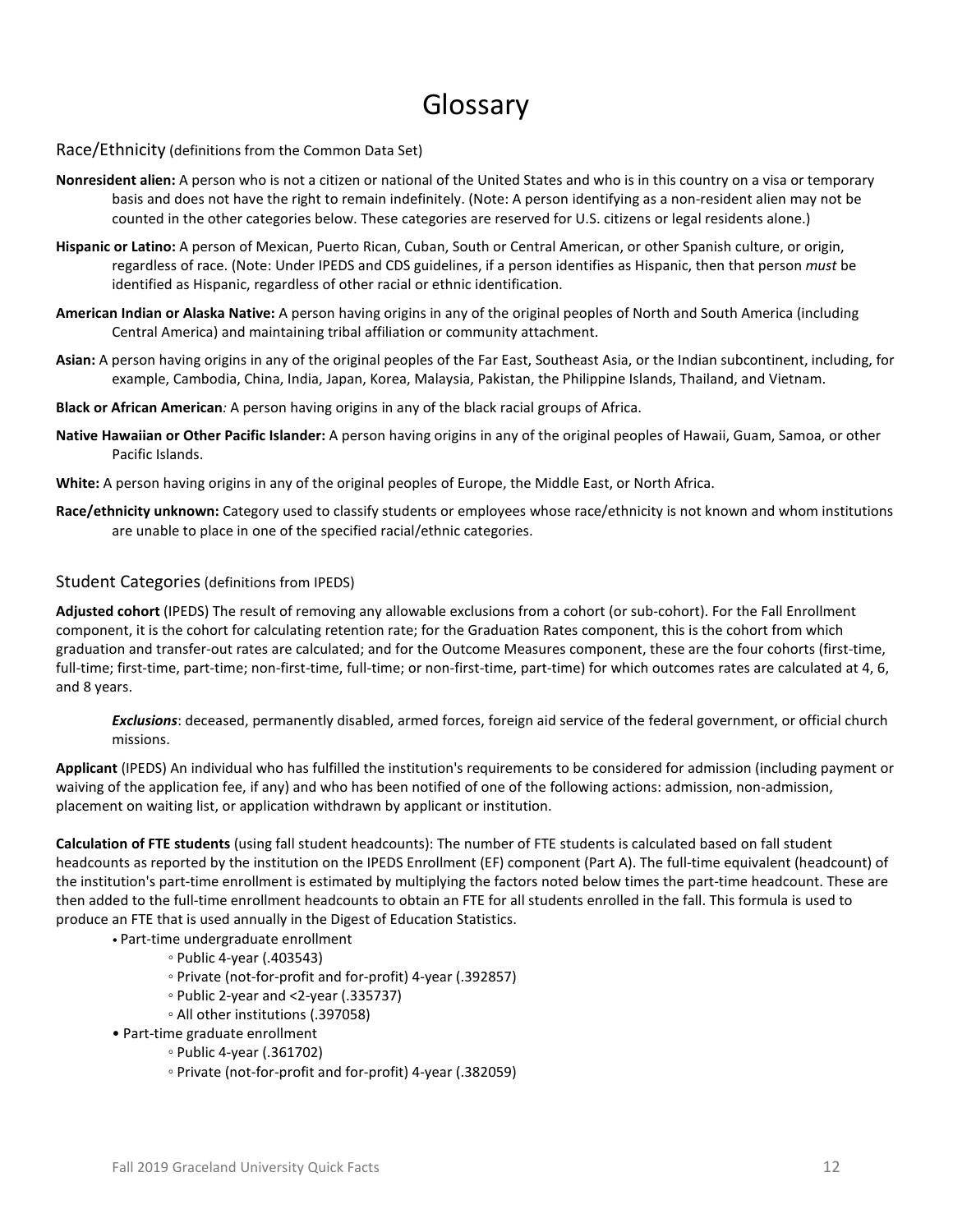**Degree/certificate seeking students:** (IPEDS) Students enrolled in courses for credit who are seeking a degree, certificate, or other formal award. This includes students who:

- **-** received any type of federal financial aid, regardless of what courses they took at any time;
- **-** received any state or locally based financial aid with an eligibility requirement that the student be enrolled in a degree, certificate, or transfer-seeking program; or
- **-** obtained a student visa to study at a U.S. postsecondary institution

High school students also enrolled in postsecondary courses for credit are not considered degree/certificate seeking.

**Accelerated College Education (ACE)/ High School Dual Enrollment:** Dual enrollment programs allow high school students to enroll in college courses. Opportunities are available for high school 11th- and 12th-grade students (and 9th- and 10th-grade talented and gifted students).

- **First-time student:** (CDS) A student attending any institution for the first time at the level enrolled. Includes students enrolled in the fall term who attended a postsecondary institution for the first time at the same level in the prior summer term. Also includes students who entered with advanced standing (college credit earned before graduation from high school).
- First-time, first-year (freshmen) student: (CDS) A student attending any institution for the first time at the undergraduate level. Includes students enrolled in the fall term who attended college for the first time in the prior summer term. Also includes students who entered with advanced standing (college credits earned before graduation from high school). *Graceland's Code is "FF" for these students.*
- **First-year student:** (CDS) A student who has completed less than the equivalent of 1 full year of undergraduate work; that is, less than 30 semester hours (in a 120-hour degree program) or less than 900 contact hours.

**Freshman:** A first-year undergraduate student.

**Full-time student (undergraduate):** (CDS) A student enrolled for 12 or more semester credits, 12 or more quarter credits, or 24 or more contact hours a week each term. (Note: Graduate students are full-time when registered for five or more semester hours.)

**Initial cohort:** (IPEDS) A specific group of individuals established for tracking purposes. For the Graduation Rates (GR) and Outcome Measures (OM) components of IPEDS, the initial cohort is defined as the enrollment count before removing revisions and exclusions of all degree/certificate-seeking students who enter in either (1) the fall term of a given academic year, or (2) between September 1st and August 31st of the following year. For the GR component of IPEDS, the initial cohort is only for full-time, first-time students. For OM, all undergraduates are placed in one of four initial cohorts: full-time, first-time; part-time, first-time; full-time, non-firsttime; and part-time, non-first time.

**Part-time student:** (IPEDS) Undergraduate: A student enrolled for either less than 12 semester or quarter credits, or less than 24 contact hours a week each term. Graduate: A student enrolled for less than 9 semester or quarter credits.

**Stop Out:** (IPEDS) A student who left the institution and returned at a later date. (one semester or more).

#### Faculty categories(from the IPEDS Glossary)

**Adjunct instructional staff:** Non-tenure track instructional staff serving in a temporary or auxiliary capacity to teach specific courses on a course-by-course basis. Includes both instructional staff who are hired to teach an academic degree-credit course and those hired to teach a remedial, developmental, or ESL course; whether the latter three categories earn college credit is immaterial. Excludes regular part-time instructional staff (who, unlike adjuncts are not paid on a course-by-course basis), graduate assistants, full-time professional staff of the institution who may teach individual courses (such as a dean or academic advisor), and appointees who teach non-credit courses exclusively.

**Student-to-faculty ratio** (IPEDS) The ratio of FTE students to FTE instructional staff, i.e., students divided by staff.

- Students enrolled in "stand-alone" graduate or professional programs and instructional staff teaching in these programs are excluded from both full-time and part-time counts.
- "Stand-alone" graduate or professional programs are those programs such as medicine, law, veterinary, dentistry, social work, or public health, in which faculty teach virtually only graduate-level students (also referred to as "independent" programs).

Each FTE value is equal to the number of full-time students/staff plus 1/3 the number of part-time students/staff.